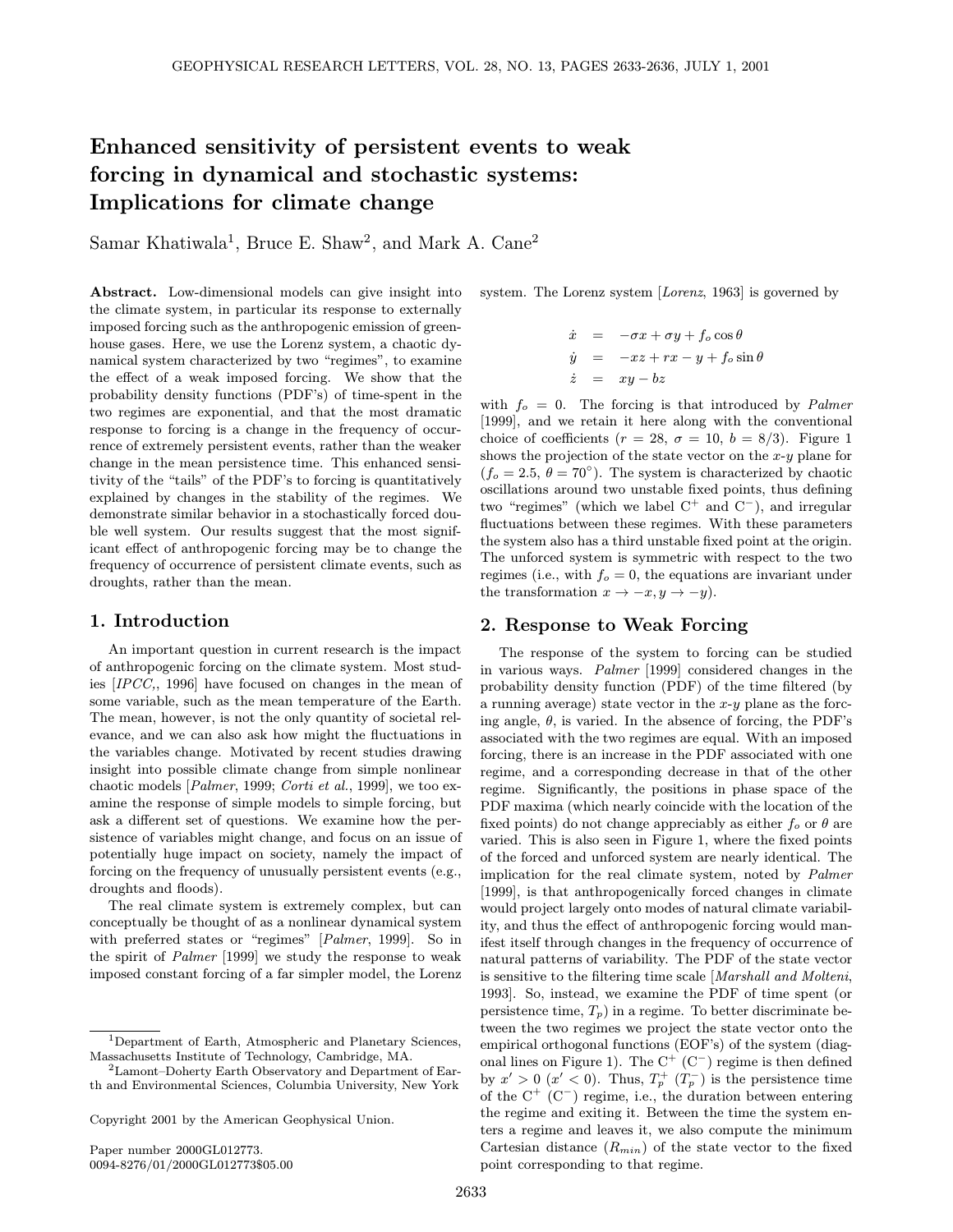

Figure 1. Projection of forced Lorenz system state vector on the  $x-y$  plane. Also shown is the forcing vector and the fixed points of the unforced (∗) and forced (◦) systems. Oscillations around the fixed points characterize the two regimes  $C^+$  and  $C^-$ .

Figure 2a is a plot of  $T_p$  versus  $\ln R_{min}$  for the unforced and forced ( $f_o = 2.5$ ,  $\theta = 60^\circ$ ) systems. For segments of the trajectory which come sufficiently close to the fixed points there is a distinct difference between the persistence time of the two regimes. This can be understood in terms of the behavior of the system when linearized about the unstable fixed points. For the set of parameters chosen here the linearized system has three eigenvalues, one of which is real and negative, while the other two are complex  $(\lambda \equiv \lambda_r \pm i\lambda_i, \lambda_r > 0)$ . Perturbations from the fixed point grow as  $e^{\lambda_r t}e^{i\lambda_i t}$ . This linear theory leads us to expect that the envelope of the distance from the fixed point increases as  $R_{min}e^{\lambda_r t}$  until it reaches a critical value  $(R_{max})$  when the system flips over to the other regime. Based on linear theory, then, the persistence time should scale as  $T_p \sim \frac{1}{\lambda_r} \ln \frac{R_{max}}{R_{min}}$ , which appears to be the case for  $R_{min} < 8$ . Furthermore, consistent with this idea,  $\lambda_r$  (C<sup>+</sup>) <  $\lambda_r$  (C<sup>−</sup>), i.e., the fixed point associated with  $C^+$  is less unstable than the  $C^-$  fixed point (for the particular forcing vector used). The imposed forcing breaks the symmetry between the two fixed points.

Figure 2b shows the PDF of persistence time for the two regimes. Evidently, the PDF of  $T_p$  is exponential  $(\sim \exp(sT_p))$  and quite different for the two regimes. Note that most of the "events" have short persistence times, and it is these short lived events which dominate the mean of  $T_p$  $(*T<sub>p</sub>*)$ . Furthermore, the relative difference between the two regimes for these short lived (but frequently occurring) events is quite small. In contrast, there are large differences between the two regimes in the frequency of occurrence of the more persistent events. These changes in the PDF of persistent events are not related to the PDF of  $R_{min}$ . Since, as seen in Figure 2c, the PDF's of  $R_{min}$  for the two regimes are nearly identical for  $R_{min}$  <11, this shows that the enhancement in the frequency of persistent events is not due to an increase in the probability of a closer approach to the fixed points. Rather, as we will explore further below, it is due to a change in stability of the regimes.

To quantify the sensitivity to imposed forcing of the frequency of occurrence of persistent events, we have computed the slope  $(s)$  of the PDF of  $T_p$  (on a log-linear plot as in Figure 2b) for a range of forcing angles and amplitudes. The upper panel in Figure 3 shows that the slope  $s$  is directly related to  $\lambda_r$ , the linear stability at the fixed points. The slope gets shallower (higher probability of persistent events) as  $\lambda_r$  becomes smaller (fixed point is less unstable). The large changes in slope as the forcing angle and amplitude are varied demonstrate that we can get orders of magnitude enhancement of the probability of an extremely persistent event, even though the mean changes only by  $O(10\%)$  (lower panel of Figure 3).

The addition of forcing perturbs the location of the fixed points and since the Jacobian of the linearized system is a function of the point in phase space about which the linearization is performed, the eigenvalues of the Jacobian change. In particular, slight perturbations in the position of the fixed points can lead to  $O(1)$  changes in the real part of the eigenvalues associated with those fixed points (see Figure 3), and thus to the observed extreme sensitivity of the probability of persistent events. In contrast, changes in the imaginary part of the eigenvalues are relatively very small. Our results therefore suggest that the systems' most significant response, the change in the PDF of persistence time,



**Figure 2.** Plots of (a)  $T_p$  versus  $\ln R_{min}$ , (b) PDF of  $T_p$ , and (c) PDF of  $R_{min}$  for the unforced and forced  $(f_o = 2.5, \theta = 60°)$ Lorenz system.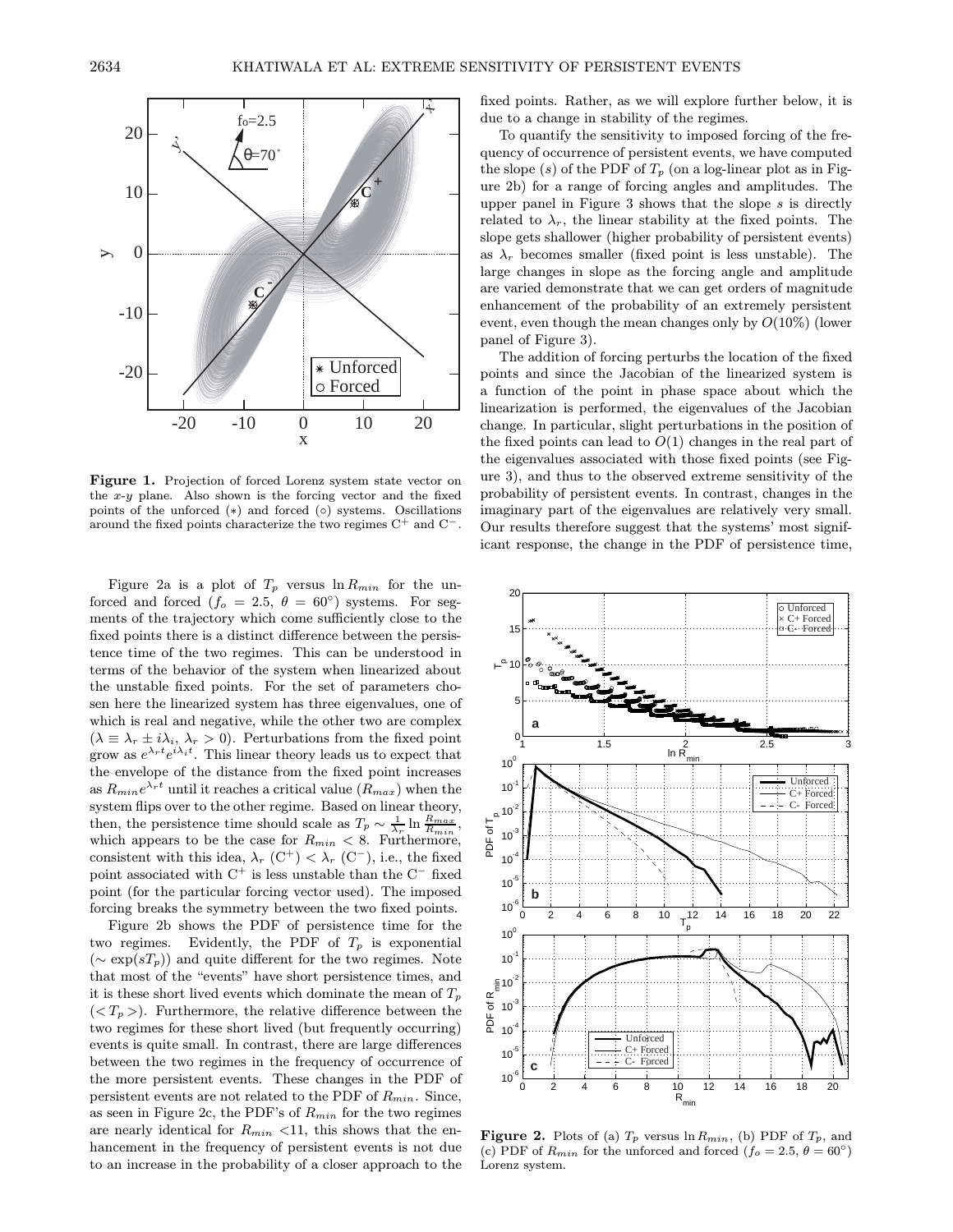is a direct consequence of changes in the linear stability of the fixed points, and is dramatically more sensitive than the relatively small change in the mean.

## 3. Comparison With a Stochastic Process

Finally, we compare the behavior of the Lorenz system with that of a simple stochastic process, the motion of a particle in a double well potential,  $U(x)$ , subject to a fluctuating force. The system is governed by the stochastic differential equations [Gardiner, 1985]

$$
dx = vdt
$$
  
\n
$$
dv = -U'(x)dt - \beta vdt + D^{1/2}N(t)(dt)^{1/2}
$$

where  $N(t)$  is a zero-mean, unit-variance, normally distributed random variable that is statistically independent of  $N(t')$  for all  $t' \neq t$ . The potential  $U(x) = x^4 - 2x^2 - f_o x$ is symmetric about  $x = 0$  when  $f_o = 0$  (inset, Figure 4a). The deterministic system ( $D \equiv 0$ ) with  $f_0 = 0$  has stable equilibria at  $x = \pm 1$  and an unstable equilibrium at  $x = 0$ . The addition of stochastic forcing  $(D > 0)$  allows the system to jump from one stable equilibrium to the other. The stationary solution of the Fokker–Planck equation shows the marginal PDF of x to be bimodal ( $\sim \exp(-2\beta U(x)/D)$ ). To compare this process with the Lorenz system, we again define two states,  $C^+$   $(x > 0)$  and  $C^ (x < 0)$ , and the time spent,  $T_p^+$  and  $T_p^-$ , in the corresponding state. Figure 4a shows the PDF of  $T_p$  for the stochastic process. For  $T_p > 10$ , the PDF of  $T_p$  is exponential, i.e., PDF of  $T_p \sim \exp(sT_p)$ . The various peaks at  $T_p < 10$  correspond approximately to multiples of the resonant period ( $\approx$  2.2) of the noise free system. When  $f<sub>o</sub> = 0.3$ , the potential well is no longer symmetric and deepens for  $x > 0$  (Figure 4a), with the effect of increasing the stability of the  $C^+$  state relative to that of



Figure 3. Plots of (a) slope, s, and (b) mean persistence time,  $\langle T_p \rangle$ , versus  $\lambda_r$  for a range of forcing angles (θ) and amplitudes  $(f_o)$ , showing the enhanced sensitivity of the frequency of occurrence of persistent events to the imposed forcing even as the mean changes by a small factor. Changes in  $\lambda_r$  are related to the forcing by  $\Delta \lambda_r \approx f_o A \sin(\theta + \phi)$ , where  $A$  (= 0.02) and  $\phi$  $(-157.6°)$  are constants which depend only on the parameters of the system  $(r, \sigma, b)$ .



**Figure 4.** (a) PDF of  $T_p^+$  and  $T_p^-$  for the stochastic process showing exponential behavior (ln PDF of  $T_p \sim sT_p$ ). Inset: potential  $U(x)$  for  $f_o = 0$  (solid line) and  $f_o = 0.3$  (dashed line). (b) Slope, s, of ln PDF of  $T_p^+$ , versus the stability parameter  $f_o$ . As  $f_o$  increases, the  $x > 0$  potential well deepens, thus increasing the stability of the  $C^+$  regime (s becomes less negative).

the C<sup>−</sup> state. As seen from Figure 4 changes in the PDF of  $T_p$  as  $f_o$  is varied are very similar to those in the Lorenz system as  $\lambda_r$  is varied (due to the imposed forcing). (Identical results were obtained when the linear term in  $U(x)$ was replaced by a cubic term, showing that changes in  $U(x)$ near  $x = 0$  are not the cause of the changes in the slope when  $f_o \neq 0$ .) Here, as we vary  $f_o$  we change the depth of the wells, changing the degree of stability of the different regimes. The dominant effect in both cases is to change the frequency of occurrence of the extremely persistent events.

It is important to note that the slopes of the PDF's in both the Lorenz system and the stochastic system are largely insensitive to how we define the two regimes. For example, when we define  $C^+$  and  $C^-$  by  $x > x_d$  and  $x < x_d$ , respectively, with  $x_d \neq 0$ , the slopes of the PDF's remain essentially unchanged. It is the stability of the regime, which is unaffected by exactly where we draw the boundary of the regime, that sets the persistence of the long–lived events in both systems.

### 4. Implications

Palmer [1999] had shown that small external forcing resulted in small alterations in the average time the Lorenz system spent in each of two regimes. Arguably, the more significant result is the dramatic change in the frequency of occurrence of extremely persistent events. Translating this result into climate terms, we might imagine that C<sup>−</sup> represents wet spells and  $C^+$  dry spells, and the forcing is the impact of greenhouse gases on the climate system. An overall reduction in rainfall would be a problem in many areas, but an increase in prolonged periods of drought would be devastating. (According to USAID, the drought is the single greatest cause of human misery.) As a rule, both human systems and natural ecosystems have more difficulty adapting to extreme events than to changes in the mean.